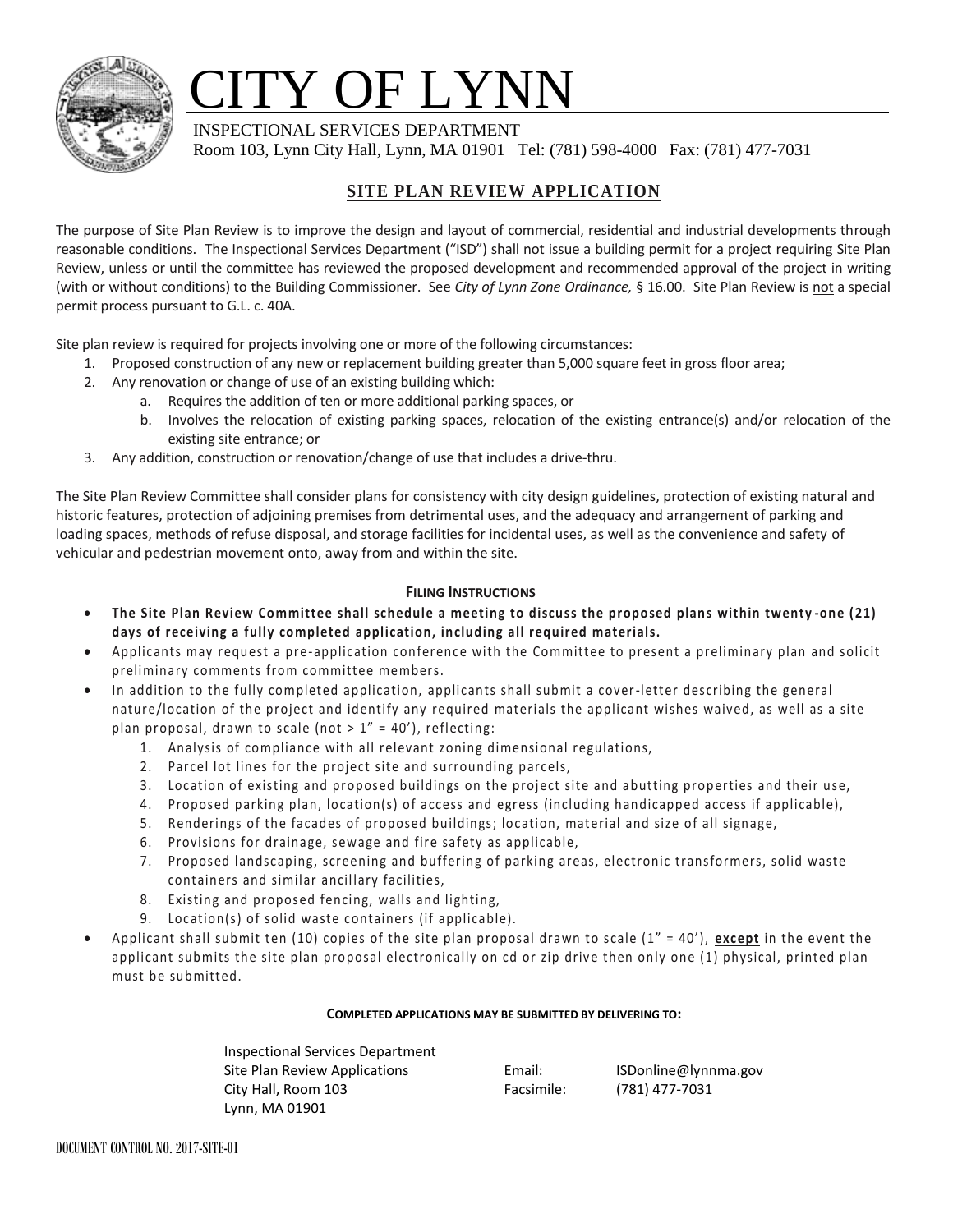CITY OF LYNN INSPECTIONAL SERVICES DEPARTMENT SITE PLAN REVIEW APPLICATION PAGE 2

## **SITE PLAN REVIEW APPLICATION**

| Location Address:<br>Zoning District:                                          |  |
|--------------------------------------------------------------------------------|--|
| Map:<br>Block:<br>Lot:                                                         |  |
| Current Property Use (if any):                                                 |  |
| Detailed Description of Proposed Work:                                         |  |
|                                                                                |  |
|                                                                                |  |
|                                                                                |  |
| <b>Applicant Name:</b>                                                         |  |
| Organization/DBA:                                                              |  |
| <b>Applicant Address:</b>                                                      |  |
| Email:<br>Applicant Telephone:                                                 |  |
| (If applicable)<br>Petitioner's Agent/Representative:                          |  |
| Agent/Representative's Address:<br>Agent/Representative's Telephone:<br>Email: |  |
| Signature of Applicant:                                                        |  |
| Signature of Agent/Representative:                                             |  |